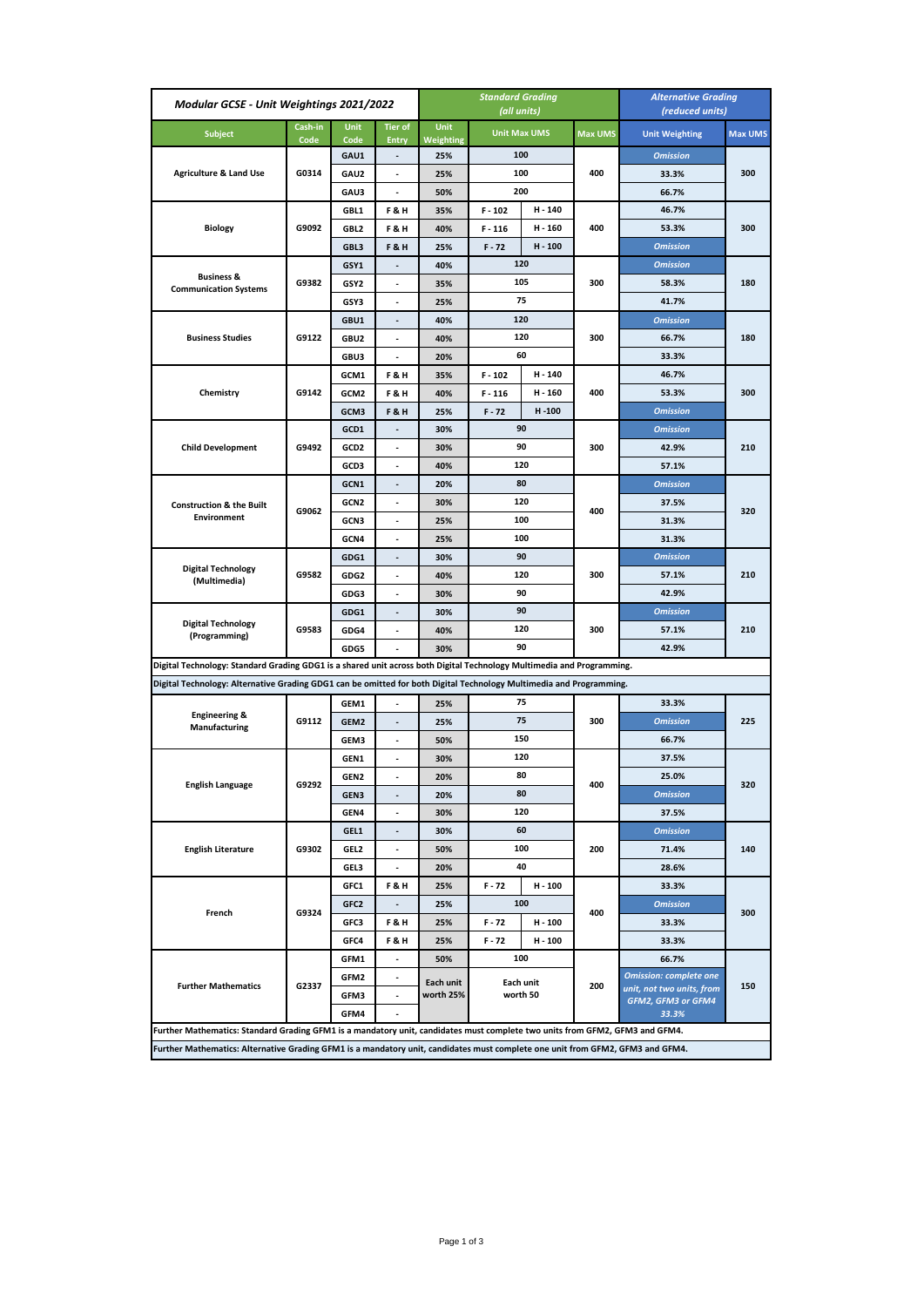| Modular GCSE - Unit Weightings 2021/2022                                                                                                 |                 |                     |                                | <b>Standard Grading</b><br>(all units) |                                                      |         |                | <b>Alternative Grading</b><br>(reduced units)                 |                |  |
|------------------------------------------------------------------------------------------------------------------------------------------|-----------------|---------------------|--------------------------------|----------------------------------------|------------------------------------------------------|---------|----------------|---------------------------------------------------------------|----------------|--|
| <b>Subject</b>                                                                                                                           | Cash-in<br>Code | <b>Unit</b><br>Code | <b>Tier of</b><br><b>Entry</b> | Unit<br>Weighting                      | <b>Unit Max UMS</b>                                  |         | <b>Max UMS</b> | <b>Unit Weighting</b>                                         | <b>Max UMS</b> |  |
| Geography                                                                                                                                | G9362           | GGY1                | $\blacksquare$                 | 40%                                    |                                                      | 120     |                | 50%                                                           |                |  |
|                                                                                                                                          |                 | GGY2                | $\overline{\phantom{a}}$       | 40%                                    |                                                      | 120     | 300            | 50%                                                           | 240            |  |
|                                                                                                                                          |                 | GGY3                | $\overline{\phantom{a}}$       | 20%                                    |                                                      | 60      |                | <b>Omission</b>                                               |                |  |
|                                                                                                                                          | G9424           | GGR1                | <b>F&amp;H</b>                 | 25%                                    | $F - 72$                                             | H - 100 |                | 33.3%                                                         | 300            |  |
| German                                                                                                                                   |                 | GGR2                | s                              | 25%                                    |                                                      | 100     | 400            | <b>Omission</b>                                               |                |  |
|                                                                                                                                          |                 | GGR3                | <b>F&amp;H</b>                 | 25%                                    | F - 72                                               | H-100   |                | 33.3%                                                         |                |  |
|                                                                                                                                          |                 | GGR4                | <b>F&amp;H</b>                 | 25%                                    | $F - 72$                                             | H - 100 |                | 33.3%                                                         |                |  |
| <b>Government &amp; Politics</b>                                                                                                         | G9480           | GGP1                |                                | 50%                                    |                                                      | 100     | 200            | <b>Omission</b>                                               |                |  |
|                                                                                                                                          |                 | GGP2                |                                | 50%                                    |                                                      | 100     |                | 83.3%                                                         | 120            |  |
|                                                                                                                                          |                 | GGP3                |                                | 10%                                    |                                                      | 20      |                | 16.7%                                                         |                |  |
| Government & Politics: Standard Grading candidates must complete GGP1 & GGP2.                                                            |                 |                     |                                |                                        |                                                      |         |                |                                                               |                |  |
| Government & Politics: Alternative Grading candidates may take GGP3 Controlled Assessment task worth 10% of full award rather than GGP1. |                 |                     |                                |                                        |                                                      |         |                |                                                               |                |  |
|                                                                                                                                          |                 | GHL1                | ÷.                             | 50%                                    |                                                      | 100     |                | No unit omission - reduced                                    |                |  |
| <b>Health &amp; Social Care</b>                                                                                                          | G9034           | GHL2                | $\overline{a}$                 | 50%                                    |                                                      | 100     | 200            | assessment in GHL2                                            |                |  |
|                                                                                                                                          |                 | GHR1                | ÷,                             | 60%                                    |                                                      | 120     |                | 100%                                                          | 120            |  |
| History                                                                                                                                  | G9462           | GHR <sub>2</sub>    | $\blacksquare$                 | 40%                                    |                                                      | 80      | 200            | <b>Omission</b>                                               |                |  |
|                                                                                                                                          |                 | GPT1                |                                | 25%                                    |                                                      | 75      |                | 33.3%                                                         | 225            |  |
| Hospitality                                                                                                                              | G9512           | GPT <sub>2</sub>    | $\blacksquare$                 | 25%                                    |                                                      | 75      | 300            | <b>Omission</b>                                               |                |  |
|                                                                                                                                          |                 | GPT3                | $\blacksquare$                 | 50%                                    |                                                      | 150     |                | 66.7%                                                         |                |  |
| Irish                                                                                                                                    | G9554           | GIH1                | <b>F&amp;H</b>                 | 25%                                    | $F - 72$                                             | H-100   |                | 33.3%                                                         | 300            |  |
|                                                                                                                                          |                 | GIH <sub>2</sub>    | $\overline{\phantom{a}}$       | 25%                                    |                                                      | 100     | 400            | <b>Omission</b>                                               |                |  |
|                                                                                                                                          |                 | GIH3                | <b>F&amp;H</b>                 | 25%                                    | $F - 72$                                             | H - 100 |                | 33.3%                                                         |                |  |
|                                                                                                                                          |                 | GIH4                | <b>F&amp;H</b>                 | 25%                                    | $F - 72$                                             | H - 100 |                | 33.3%                                                         |                |  |
|                                                                                                                                          | G9592           | GJN1                | $\blacksquare$                 | 25%                                    |                                                      | 75      | 300            | <b>Omission</b>                                               | 225            |  |
| Journalism                                                                                                                               |                 | GJN2                | $\blacksquare$                 | 25%                                    |                                                      | 75      |                | 33.3%                                                         |                |  |
|                                                                                                                                          |                 | GJN3                | $\overline{\phantom{a}}$       | 50%                                    |                                                      | 150     |                | 66.7%                                                         |                |  |
|                                                                                                                                          | G9622           | GLF1                | $\overline{\phantom{a}}$       | 20%                                    |                                                      | 80      | 400            | 33.3%                                                         | 240            |  |
|                                                                                                                                          |                 | GLF2                | $\overline{\phantom{a}}$       | 20%                                    |                                                      | 80      |                | 33.3%                                                         |                |  |
| Learning for Life & Work                                                                                                                 |                 | GLF3                | $\overline{\phantom{a}}$       | 20%                                    |                                                      | 80      |                | 33.3%                                                         |                |  |
|                                                                                                                                          |                 | GLF4                | $\overline{\phantom{a}}$       | 40%                                    |                                                      | 160     |                | <b>Omission</b>                                               |                |  |
|                                                                                                                                          | G9042           | GLE1                | $\overline{\phantom{a}}$       | 40%                                    |                                                      | 120     |                | <b>Omission</b>                                               | 180            |  |
| Leisure, Travel & Tourism                                                                                                                |                 | GLE2                | $\blacksquare$                 | 40%                                    |                                                      | 120     | 300            | 66.7%                                                         |                |  |
|                                                                                                                                          |                 | GLE3                | ä,                             | 20%                                    |                                                      | 60      |                | 33.3%                                                         |                |  |
| <b>Mathematics</b>                                                                                                                       | G9602           | GMC1                | F                              | 45%                                    | 107<br>131<br>143<br>180<br>131<br>160<br>175<br>220 |         | 400            | <b>GCSE Mathematics</b><br><b>No Alternative Arrangements</b> |                |  |
|                                                                                                                                          |                 | GMC2                | F                              |                                        |                                                      |         |                |                                                               |                |  |
|                                                                                                                                          |                 | GMC3                | н                              |                                        |                                                      |         |                |                                                               |                |  |
|                                                                                                                                          |                 | GMC4                | н                              |                                        |                                                      |         |                |                                                               |                |  |
|                                                                                                                                          |                 | GMC5                | F                              |                                        |                                                      |         |                | available in November 2021                                    |                |  |
|                                                                                                                                          |                 | GMC6                | F                              | 55%                                    |                                                      |         |                | or Summer 2022                                                |                |  |
|                                                                                                                                          |                 | GMC7                | н                              |                                        |                                                      |         |                |                                                               |                |  |
|                                                                                                                                          |                 | GMC8                | н                              |                                        |                                                      |         |                |                                                               |                |  |
| Mathematics: Standard Grading candidates must complete one unit from GMC1 to 4 and one completion test from GMC5 to 8.                   |                 |                     |                                |                                        |                                                      |         |                |                                                               |                |  |
|                                                                                                                                          | G9682           | GMR1                |                                | 50%                                    | 150<br>75                                            |         | 300            | 66.7%                                                         |                |  |
| Motor Vehicle &<br><b>Road User Studies</b>                                                                                              |                 | GMR2                | $\blacksquare$                 | 25%                                    |                                                      |         |                | 33.3%                                                         | 225            |  |
|                                                                                                                                          |                 | GMR3                | $\overline{\phantom{a}}$       | 25%                                    |                                                      | 75      |                | <b>Omission</b>                                               |                |  |
|                                                                                                                                          |                 | GPY1                | F&H                            | 37.5%                                  | $F - 109$                                            | H - 150 |                | 50%                                                           | 300            |  |
| <b>Physics</b>                                                                                                                           | G9762           | GPY2                | F&H                            | 37.5%                                  | F-109                                                | H - 150 | 400            | 50%                                                           |                |  |
|                                                                                                                                          |                 | GPY3                | F&H                            | 25%                                    | $F - 72$                                             | H - 100 |                | <b>Omission</b>                                               |                |  |